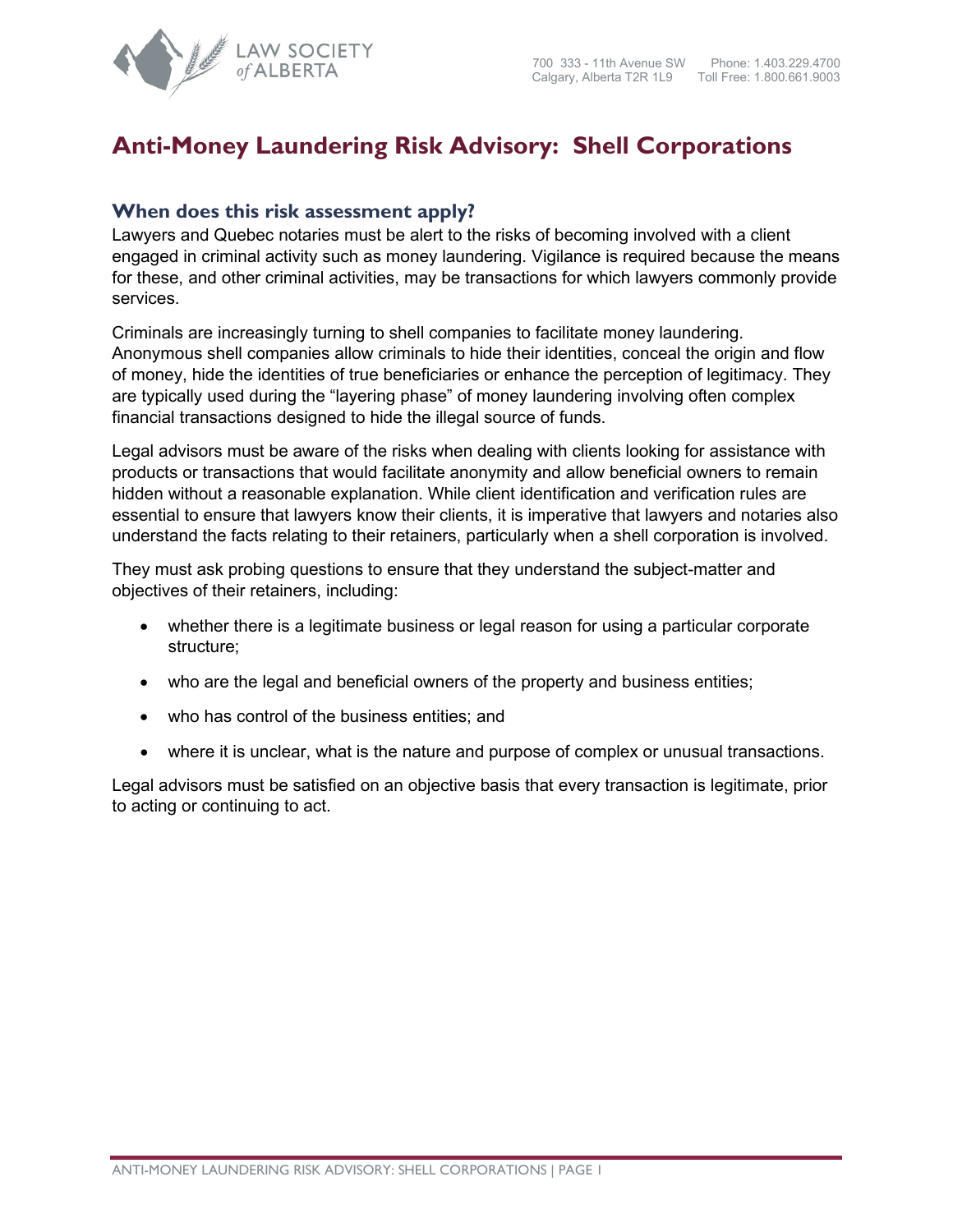

## **What are risk factors?**

To address the risks, lawyers and Quebec notaries should be on the lookout for suspicious circumstances, including the following when setting up or representing shell corporations:

| <b>Type of Risk</b> | <b>Description of Risk</b>                                                                                                                                                                                                              |
|---------------------|-----------------------------------------------------------------------------------------------------------------------------------------------------------------------------------------------------------------------------------------|
| <b>Client Risks</b> | The retainer involves a non-face-to-face transaction where the legal<br>advisor has not previously met the client seeking to establish a shell<br>corporation or the agent of the corporation in person.                                |
|                     | The client or corporation's reasons for selecting the lawyer are<br>unclear given the lawyer's geographic location or practice area.                                                                                                    |
|                     | The lawyer is not asked to provide any legal services other than<br>assisting with the creation of the shell corporation.                                                                                                               |
|                     | The corporation is transacting with a party that has a suspected or<br>known history of drug trafficking, money laundering, actions resulting<br>in civil forfeiture, loansharking, fraud, high-stakes gambling or similar<br>activity. |
|                     | The lawyer experiences difficulty obtaining necessary, reliable<br>information to identify an agent of the corporation or verify the<br>agent's identity.                                                                               |
|                     | Insufficient information is provided by the client to identify the<br>beneficial owners of the corporation.                                                                                                                             |
|                     | Third parties or intermediaries are involved, including in providing<br>instructions.                                                                                                                                                   |
|                     | The corporation has been refused counsel or changed counsel<br>recently or several times without apparent good reason.                                                                                                                  |
|                     | The corporation has no or nominal assets, or assets consisting<br>solely of cash and cash equivalents.                                                                                                                                  |
|                     | The corporation was incorporated in a jurisdiction that might enable<br>anonymity.                                                                                                                                                      |
|                     | The corporation's financial transactions occur in a jurisdiction that<br>minimizes transparency or provides an environment more amenable<br>to money laundering.                                                                        |
|                     | Gaps or red flags in the corporation's online presence are evident.                                                                                                                                                                     |
|                     | Inconsistent information exists relating to the corporation; e.g. a<br>corporation doing business in one jurisdiction has an address and<br>contact information in one or more other jurisdictions.                                     |